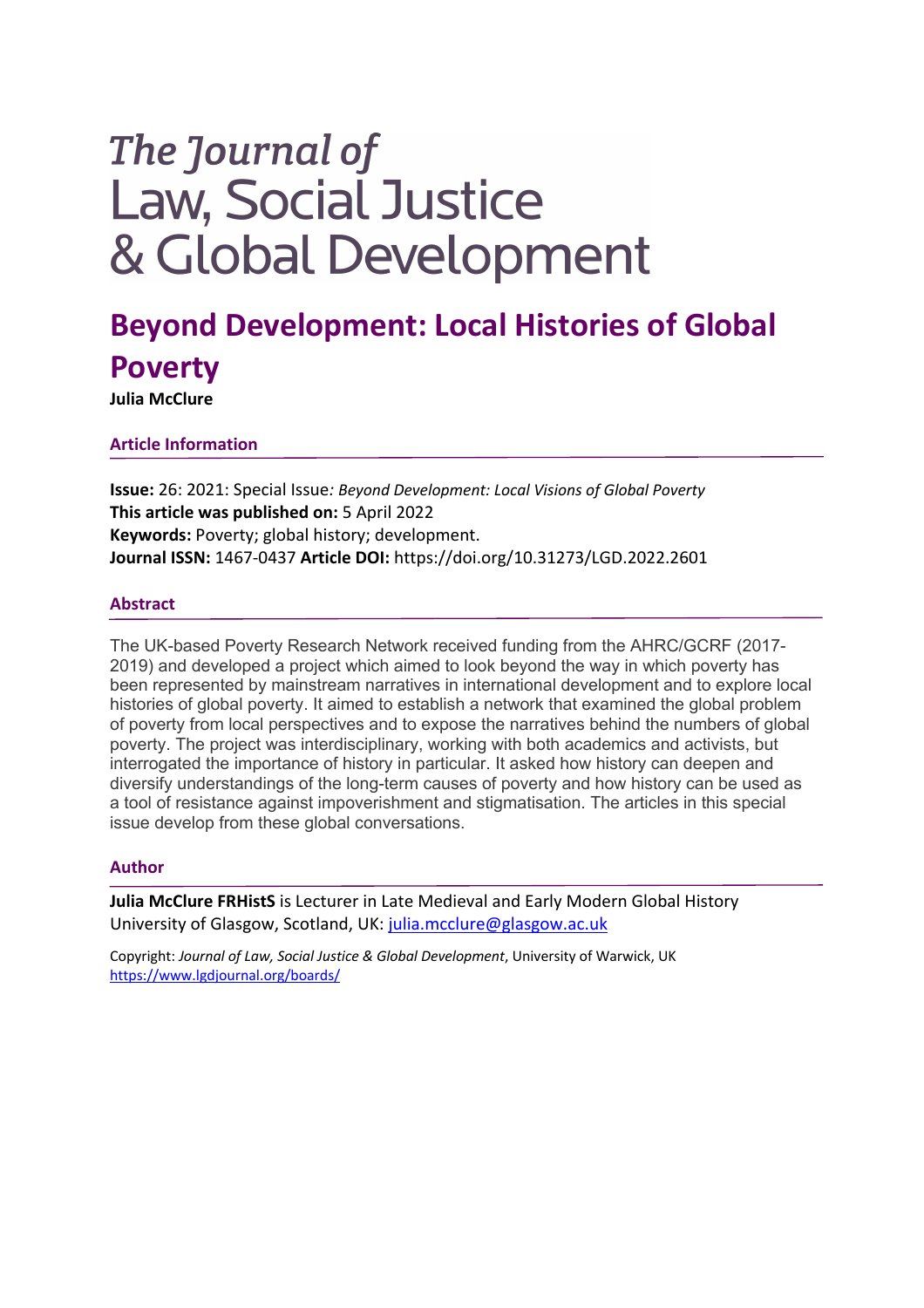#### **Introduction**

The Poverty Research Network and its project *Beyond Development: Local Visions of Global Poverty* was born out of the need to go beyond the mainstream development narrative, which has fetishized economic growth and the expansion of the capitalist world-system. The aim was to use history to problematise how poverty has been measured, represented, and explained by global elites. It used these local histories to question the belief systems and political and economic infrastructure of economic-growth-based solutions to poverty reduction and to explore alternative understandings of poverty and means of resistance. Analysis of poverty has often been historically truncated, leading to a shallow understanding of causation. Here the historical analysis is placed at the centre. By taking a locally rooted long-durée perspective, this project offers new insights into the causes of poverty and how different communities have understood it. This challenges one of the strands of development economics that sees poverty as caused by a failure to grow economically and solutions to poverty as based upon economic growth. History shows that rather than a solution to poverty, the pursuit of economic expansion has often been one of the causes of poverty. Communities around the world are increasingly turning to their local histories as a source of resistance to global processes of impoverishment.

In 2015, the international community met with the United Nations General Assembly and pledged to 'end poverty in all its forms everywhere' through a programme of so-called 'sustainable development'

(https://sustainabledevelopment.un.org/sdg1 accessed 01.05.2019). Every year, billions of dollars are spent on development in order to bring about the end of poverty. In 2017 the EU invested 75.7 billion euros in development to help end poverty (Latek, 2019). The US invested 20.7 billion dollars in humanitarianism, and a further 6.5 billion was given by private US citizens (Global Humanitarian Assistance, 2018). Despite this multi-billion dollar spending on development, it is thought that by 2030 half a billion people will live in extreme poverty.

(https://ourworldindata.org/extreme-poverty accessed 01.05.2019). International organisations such as the World Bank have promoted a goodnews narrative that current economic-growthbased poverty reduction programmes are working (according to the World Bank, global poverty has decreased by 36% since 1990, as 1.1 billion people have 'escaped poverty'.

https://www.worldbank.org/en/topic/poverty/ov erview accessed 05.05.2019), but this 'miracle' is more representative of a change in the way poverty is measured than a real reduction in poverty (Hickel, 2017). The World Bank now acknowledges that, by any measure, the rate of poverty reduction has slowed (https://www.worldbank.org/en/news/pressrelease/2018/09/19/decline-of-global-extremepoverty-continues-but-has-slowed-world-bank accessed 05.05.2019), and that climate change threatens to increase poverty in coming years (https://www.worldbank.org/en/news/pressrelease/2018/09/19/decline-of-global-extremepoverty-continues-but-has-slowed-world-bank accessed 05.05.2019). As Andy Sumners summarises, since the end of the Cold War the development industry has promoted a programme of 'catch-up capitalism' but has failed to end poverty despite economic growth (Sumners, 2016). Indeed, there are circumstances in which economic growth clearly increases poverty, when the possible gains of economic growth of off-set by the terms of corresponding trade deals, a phenomenon known as ´immiserizing growth´ (Bhagwati, 1958, and Pyro, 2007).

It has become untenable to believe that economic growth can end poverty, as Jason Hickel has observed, 'to eradicate poverty at \$5 a day, global GDP would have to increase to 175 times its present size' (Hickel, 2017, 57). As Hickel has explained, 'sustainable development' is a contradiction in terms as economic development can never be environmentally sustainable (Hickel, 2019). Rather than ending poverty, this economic growth accelerates the degradation of physical and social environments that cause poverty. History can help us understand the link between economic growth and the creation of poverty and the forms of resistance that can help us engineer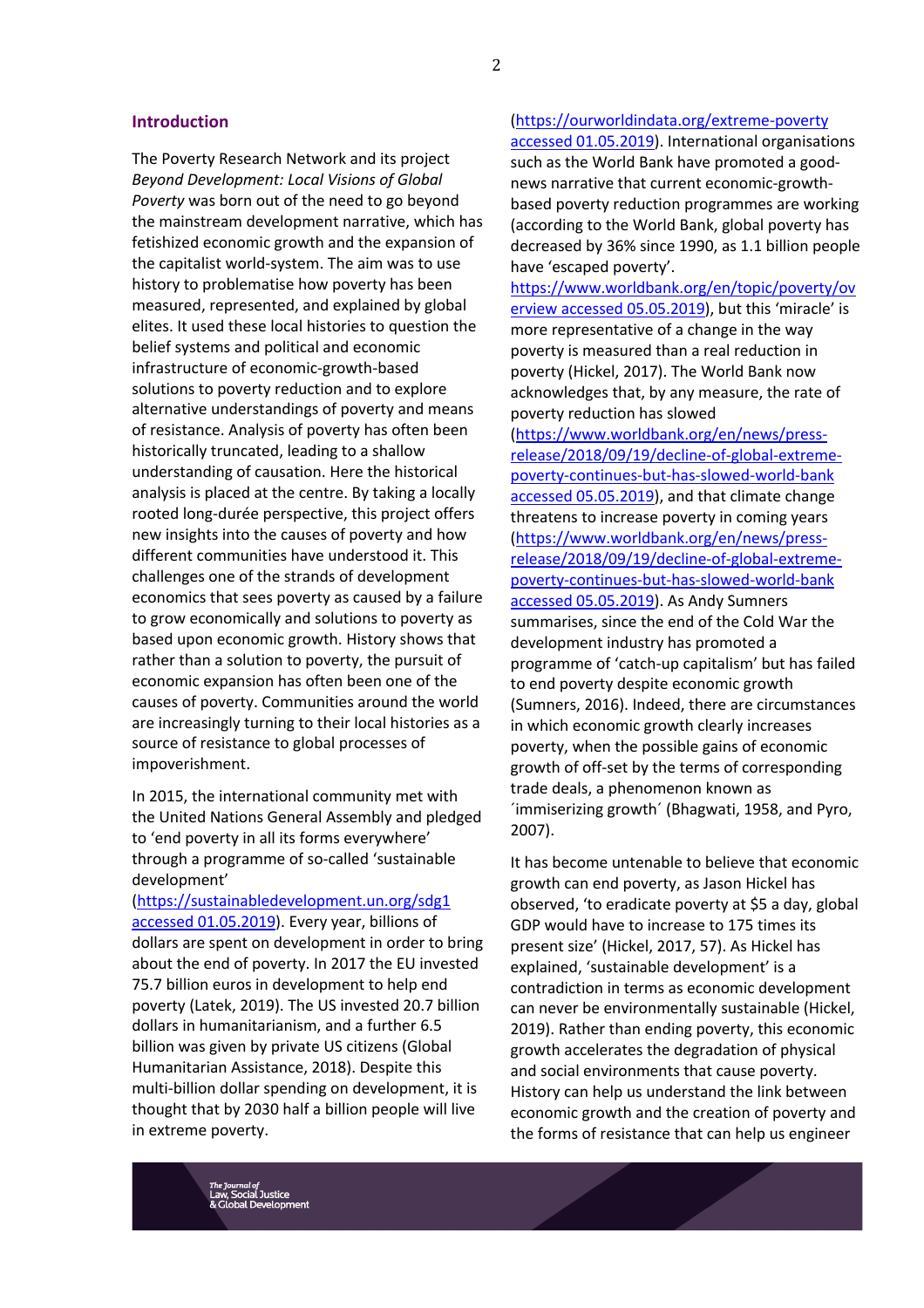new ways to end poverty that don't simply maintain the interests of the status quo.

International development is designed and financed by international institutions such as the World Bank and the IMF, which are invested heavily in maintaining the status quo of the current economic system. The slogan of the World Bank is 'working for a world free of poverty,' but it seeks to achieve this through promoting a model of economic development based upon economic growth, which integrates the national economic framework of so-called 'developing countries' further into global financial systems. Developing countries have been encouraged to take loans and engage in structural adjustment programmes and quantitative easing, supposedly to stimulate economic growth, which will 'trickle-down' and help end poverty. One of the former heads of the IMF, Joseph Stiglitz, observed that many of these policies created structural dependencies that limited the capacities of 'developing' countries while serving the interests of 'developed countries' (Stiglitz, 2002). The institutional infrastructure of international development is part of the same economic system that has created poverty.

The international development industry emerged in the twentieth century as a coalition of governmental and non-governmental organisations seeking to reduce poverty through programmes of modernization designed to boost economic growth. Since then, as James H. Mittelman summarises, 'different development paradigms have emerged upon which different scholars have shown profound interests and to which they gave extensive criticisms modernization, dependency, Marxism, postcolonialism, and globalization' (Mittelman, 2010, 930). There have been many waves of critique of development, starting with the dependency theorists, who argued that rather than reducing poverty development policies ingrained inequalities by creating structural dependencies (the dependency theorists' critique of development began with Andre Gunder Frank (Gunder Frank, 1966)). More recently, postdevelopment theorists have maintained that 'the goal of development is intimately linked to

modernization, which for them entails the extension of the Western world and its nationalist allies in the developing countries' (Rapley, 2004). History is starting to play an important role in these critiques of development by exposing the connections between regimes of poverty and poverty reduction and colonialism.

History-based critiques of the development industry's understanding of poverty and the links between development and colonialism have tended to focus upon macro-historical connections and have often come from disciplines outside history (Brooks, 2017). Here we explore the connections between global and local histories as well as the role that history can play across different disciplines, including law and sociology. This approach reveals that there are many different historical traditions and ways of using history. History can be a professional method of analysis, a way to pinpoint and understand the interface and dialogues between global processes and local experiences. History can also be a form of collective memory, a valuable cultural resource and tool of resistance for marginalised communities. This historical approach also provides the tools for critical contextualisation to understand the meanings and causes of poverty and to lengthen perspectives to historicise attempts to end poverty and the shortcomings of these attempts. Here history provides the tools for analysing the connections between the local and the global.

This special edition is based on workshops held in marginalised communities around the world, in Bangladesh, Brazil, Mexico, Senegal, and Slovenia. In each case, academics from different disciplines met with activists the role of history in understanding the processes of poverty creation and the politics of poverty reduction, as well as the regional cultural variations in meanings of poverty. These conversations revealed different understandings of history and poverty and signposted different plans for futures without poverty. In Brazil, scholars and civil society organisations discussed the ongoing problem of forced labour in Brazil after its historical legal abolition, and the problems of poverty that facilitate the continuation of these forced labour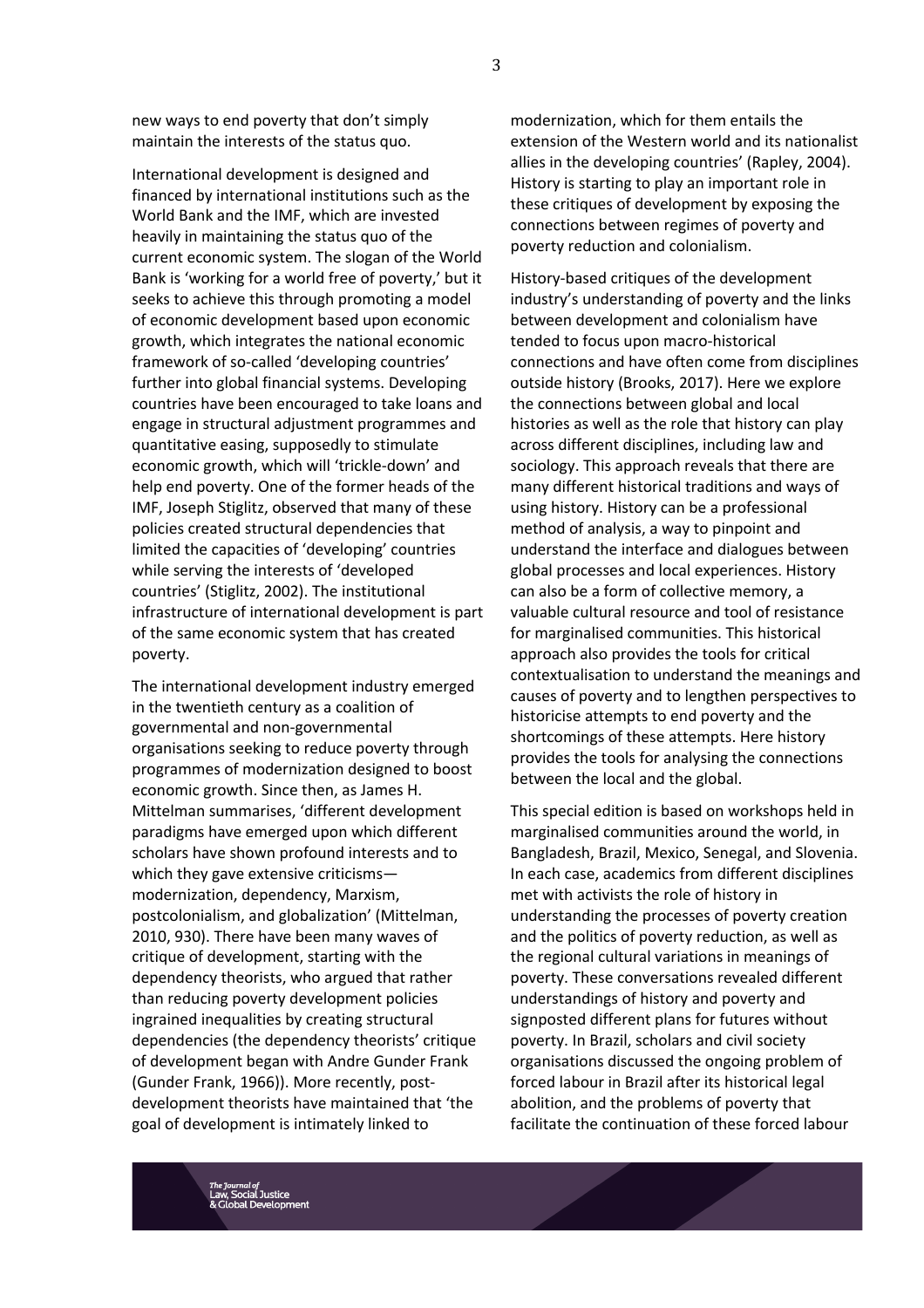regimes. We also interrogated the colonial and neo-colonial perspectives on poverty and the poverty solutions proposed by the tourist industry, such as ´favela tourism´, which make Brazil´s local poverty into a global tourism commodity. In Bangladesh, workshop participants explored the impact of economic migration cycles on the lives of marginalised women, and how literature and oral history are important resources for resistance for these communities. In Mexico, scholars and activists met at the San Pablo Centre, an indigenous language centre in Oaxaca City, to discuss both the historical processes of impoverishment faced by indigenous communities and to problematise the way in which indigenous communities have been associated with poverty in a way that has increased their stigmatisation. Activists reported on the long history of collective action against impoverishment and stigmatisation in the south of Mexico. In Slovenia scholars and activists met at a Roma settlement to discuss the ways in which Roma communities have been impoverished historically, especially during the breakup of Yugoslavia, and how associations with poverty have contributed to the stigmatisation and marginalisation of Roma communities. In Senegal, scholars from the University of Cheikh Anta Diop University and the University of Glasgow and civil society organisers met at the West African Research Centre (WARC) to discuss the ´urban niches´ of poverty. In this workshop we explored the spatial dimension of poverty, how poverty is unevenly distributed across centres and suburbs, how different niches of poverty are created, and how poor people, such as prostitutes, beggars, and child workers, interact with urban environments and manage resources. This workshop was an opportunity to explore the urban ecology of poverty, and the multiple forms of resistance to the structural inequalities faced by many.

These workshops aimed to root a global conversation about poverty in local realities. In this way, poverty became the critical space for thinking about the relationship between the local and the global and bridging the analytic distance between micro experiences and macro-designs. Poverty is not accidental or incidental but is historically made. Poverty is created at the

interface of the global and the local.

Patterns of poverty around the world today have been created by the joint processes of capitalisation and colonisation, which have constituted the macro-process of globalisation. These historical processes have been driven by the pursuit of economic growth, increasingly monopolised by the few at the expense of the many. The first fitful trends of economic growth began in Europe in the sixteenth century. At this time, European societies were beginning their shift towards capitalism, increasing private property, enclosing common lands, and increasing wage labour, while they were developing their first overseas colonies and extracting resources and labour from increasingly subjugated populations. These joint processes increased poverty and inequality in Europe and around the world. Processes of decolonisation in the twentieth century did not end processes of capitalisation. They were linked to projects of modernization and industrialisation which offered opportunities for the continuation of colonial forms of governance and labour relations. Bruno Latour and others have described the development project as 'the latest wave of colonisation' (Latour, 2017, 9).

The pursuit of economic growth, within colonialism or development, has created poverty through a prioritisation of global connections over local environments. As Johanna Lutrell argues, 'expropriation was always, and remains, a matter of the poor being cast out from their place in the world' (Luttrell, 2015). Since the early-modern period, economic growth has been underpinned by the expansion of private property regimes, the enclosure of lands, the exploitation of resources scarring our lands with mines, the pollution by 'growth-accelerating' agro-chemicals, the diversion of water for irrigation for cash-crops, the reduction of leisure-time and social relations, the expansion of intellectual property, all of which have accelerated the expansion of poverty. Dispossession of land and resources created the labouring poor, who own nothing more than their labour. The combination of the fight to maximise production and increase profits with the increased precarity of the dispossessed labouring poor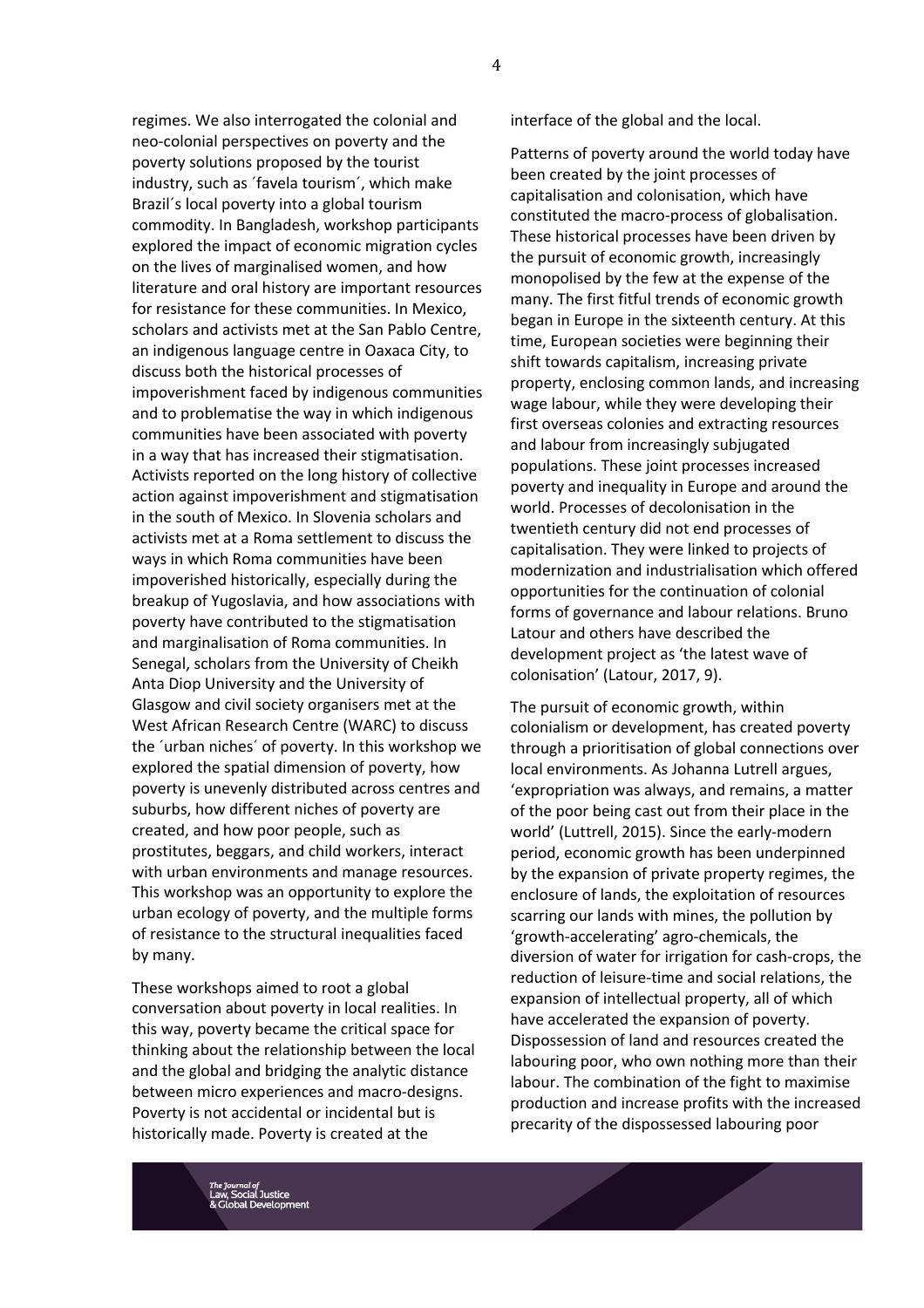facilitated the expansion of forced labour, a cheap pathway to more economic growth. International investors in development have been unable to find an end to poverty since they have had a stake in the economic system that produces it.

The project *Beyond Development: Local Visions of Global Poverty* aimed to explore how the arts and humanities are important to deepening our understandings of the causes, experiences, and representations of poverty as well as to understand poverty as a critical juncture between the global and the local. This was explored in a multi-media exhibition which show-cased newly commissioned films from artists from artists Luna Máran from Mexico, Keyti from Senegal, and Stuart Platt from Scotland. These artists critically engaged with aesthetics of poverty, which has been an important research theme of the Poverty Research Network. In the first article, Tommaso Ranfagni, an independent curator, provides a reflection on the processes of curating this exhibition and the politics and ethics of the aesthetics of poverty.

Despite the formal abolition of slavery in the nineteenth century, the poor are still subjected to various forms of forced labour today. The second article in this special edition examines the role of history in understanding and resisting the forced labour of the poor today. Norberto Ferreras, a history professor at the University of Fluminense, argues that when the new international institutions such as the League of Nations and the International Labour Organisation addressed the global problem of slavery, they defined slavery in terms of freedom and labour but did not fully take into account the material conditions of poverty. While ´slavery´ was officially abolished, the material conditions of poverty continued to facilitate the reproduction of forced labour, obligation, and dependency, which were often akin to systems of slavery in all but name. Ferreras analyses how the shallow understanding of the relationship between poverty and slavery not only led to missed opportunities during the abolition of slavery, but also helped shape the problems faced by indigenous communities throughout the twentieth and twenty-first centuries.

In the third article, Dieynaba Gabrielle Ndiaye, a social psychologist from the University of Cheikh Anta Diop, Dakar Senegal, looks at the impact of processes of capitalisation and neoliberalisation on the poor today, arguing that the commodification of society has led to the dehumanisation of the poor. Ndiaye explains that the international institutions of the World Bank and the International Monetary Fund neoliberalised the Senegalese economy through its structural adjustment programmes, which had disastrous consequences for people and the social cohesion of communities in Senegal. The expansion of the consumer society in Senegal in the changing landscape of the 1980s and 1990s created new a new value system and new associations between commodities and life, underpinning the dehumanisation of the poor. Ndiaye asks whether this commodification of society and dehumanisation of the poor plays a role in the deadly lure of migration which leads so many young Senegalese to their deaths.

Communities around the world have historically engaged in resisting processes of impoverishment, from colonisation to neoliberalisation. History itself can be an important tool for these communities. Rosie Doyle, a historian at the University of Warwick, and Julia McClure, a historian at the University of Glasgow, met with communities in Oaxaca, Mexico to understand how they have mobilised their history, especially their history of common resources, to resist the different waves of colonisation and capitalisation, and their work on this topic is still ongoing. In the fourth article Rosie Doyle traces the history of how intellectuals in Oaxaca in the south of Mexico developed an alternative to development, a movement known as Comunalidad, informed by anti-capitalist and anti-colonial values.

In the fifth article, Julija Sardelic, a sociologist at the University of Leuven, explains how history is important in understanding the creation of the poverty that the Roma communities in experience today in Eastern Europe. Increasingly, these marginalised communities are mobilising their local histories to defend their citizenship rights and their way of life. In the sixth article, Rifat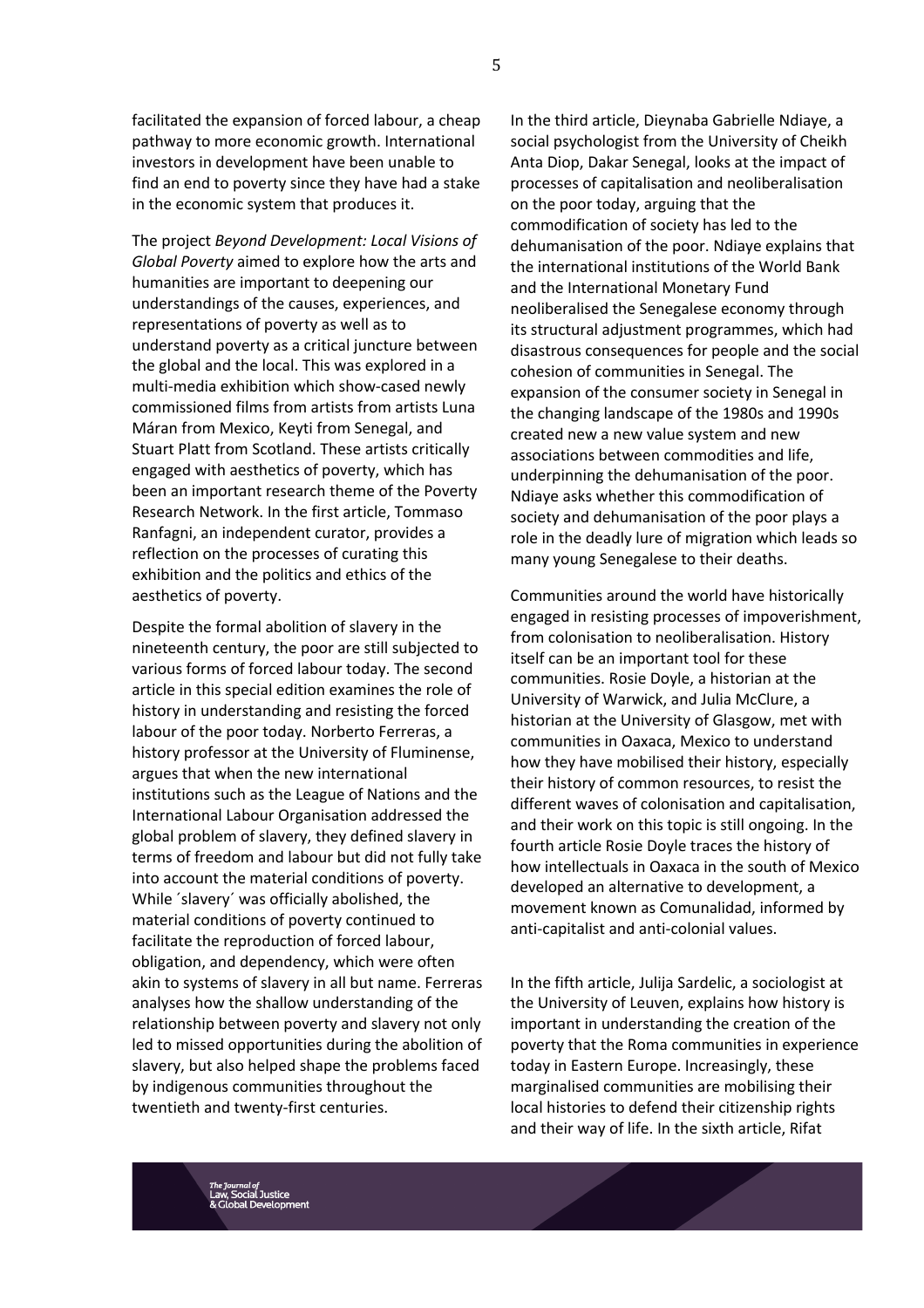Mahbub, a literature professor at Brac University, explains how Bangladeshi labour migrants in Singapore narrate their local histories as a form of resistance to their impoverishment and a way of understanding their history of migration. This article demonstrates how historical storytelling is important for understanding the relationships between macro-problems and micro-experiences as well as how memory is an important resouce for impoverished migrant communities. The special edition concludes with a critical intervention by Steven Serels, a global economic historian currently based at the Leibniz-Zentrum Moderner Orient (ZMO) in Berlin, who signposts the future for a general definition of poverty that uses history to bridge the gap between local and global understandings.

The aim of the special edition has been to explore the ways in which local histories can be used to deepen understandings of poverty and to understand it, not just as an economic condition, but as a historically created political condition. The articles in this special edition indicate the different ways in which history is being used across different disciplines and across diverse communities to resist poverty in ways that challenge the definitions and policy choices of the global elites that run the development industry.

We know that poverty is a global problem, but our understanding of global poverty has been historically shallow. The international development industry emerged in the twentieth century as part of the new global political economy and it produced a new global concept of poverty. International development pursued a new idealised global condition that aimed to end poverty through programmes of modernization and industrialisation. Bruno Latour has argued that the development project to pull people out of poverty through modernisation and industrialisation led to the abandonment of the provincialized Local in pursuit of an idealised Global (Latour, 2017, 26). This pursuit of the Global and an end of poverty through modernization and industrialisation led to the destruction of many localities. New understandings of poverty must begin with the

local in order to develop a transformed understanding of the global.

Definitions of global poverty have been dominated by statistical analysis. These statistics of global poverty are useful indicators of the problem's extent, but statistical representations of poverty are also dehumanising. It is important to understand and represent the narratives behind the numbers. Conceived and used in different ways in different places around the world, history was essential to these narratives.

In the conversations that we had around the world, we discovered that local histories are essential for communities defending the local values against the erosions of global historical processes. In Latin America, indigenous history has long been part of the struggle against colonialism, as people use history to defend their historic claims to land and resources. In Quilombos (communities set up by fugitive slaves) in Brazil and indigenous communities in Mexico, history is a valuable resource to defend communities' rights to resources against capitalist production expansions. Amongst marginalised Roma communities in Eastern Europe, history has political and cultural value as a form of collective memory for maintaining a way of life and defending a right to belonging within larger political communities. In Senegal, history has been important in the multiple moments of anticolonial struggle and the forging of new independent communities. In Bangladesh, the collective histories are important forms of resistance for preserving the integrity of local values as people move between places and establish new communities. Language is also important to these historical narratives. In Mexico, we met with representatives of a female teachers' movement who have worked tirelessly to promote indigenous languages. In Bangladesh, we met with poets crafting language to make sense of mobility and help build communities. This special edition derives from these conversations and shows the importance of placing local communities and their histories at the centre of analysis of global poverty.